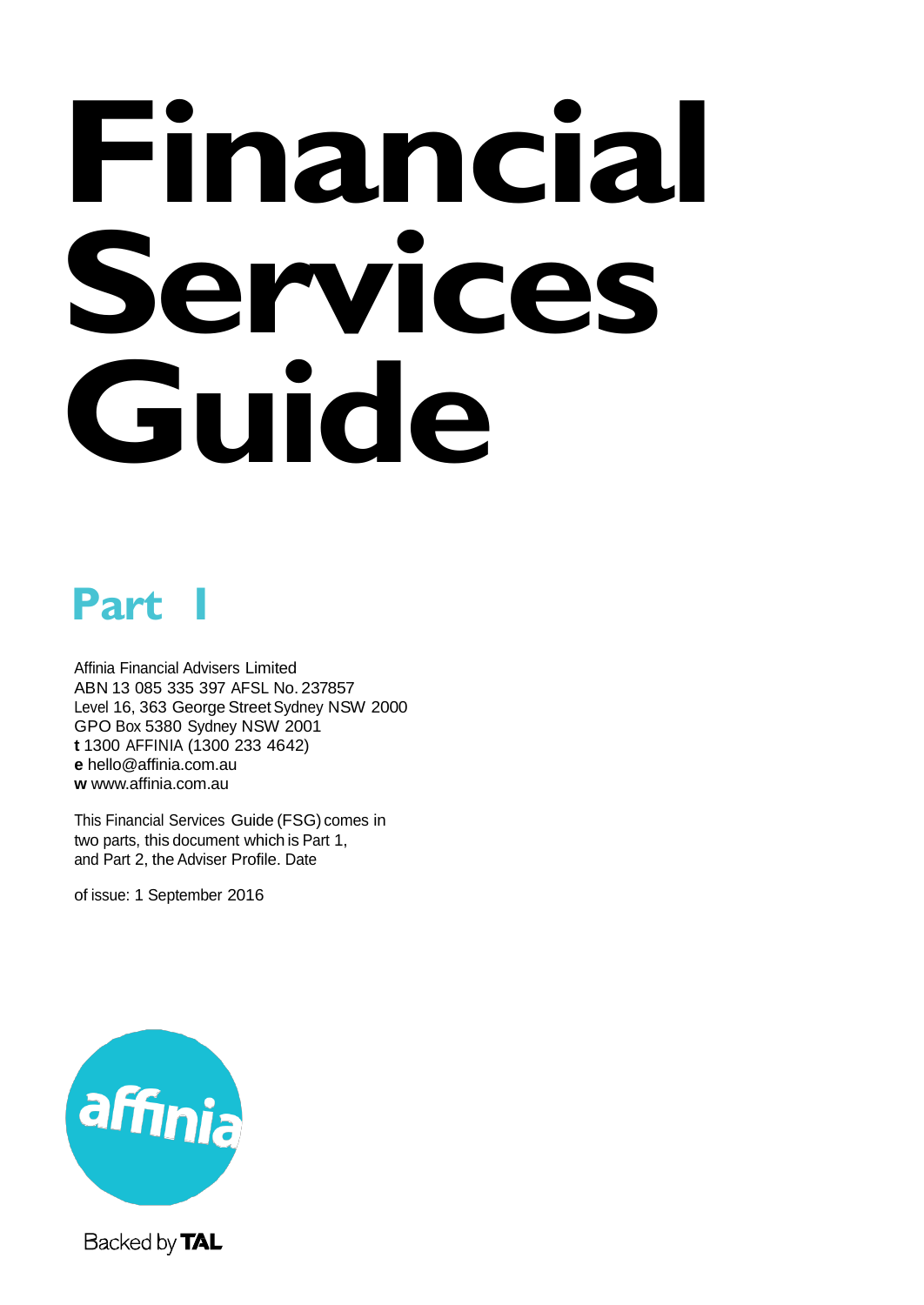## **About Affinia**

Affinia Financial Advisers Limited (Affinia) is a wholly owned subsidiary within the TAL Group of companies whose ultimate holding company is TAL Dai-ichi Life Australia Pty Limited (ABN 97 150 070 483) (TAL). Affinia is a related corporation of TAL Life Limited (ABN 70 050 109 450) the life insurance provider; and of TAL Superannuation Limited (ABN 69 003 059 407) the superannuation provider within the TAL Group. Affinia's Australian Financial Services Licence (AFSL) Number is 237857 and this commenced on 19 January 2004.

Affinia is a Corporate Member of the Association of Financial Advisers Ltd (AFA) and actively supports the AFA Code of Ethics and Professional Conduct.

## **About this guide**

This Financial Services Guide (FSG) contains important information about the financial services available to you. Affinia holds an AFSL, under which your Adviser operates as an authorised representative. This FSG outlines the services that both your Adviser and Affinia offer you, and aims to assist you in deciding whether to use the services available to you. It contains information including:

- ■■ the financial services available
- ■■ how your Adviser and Affinia are paid
- ■■ any potential conflicts of interest, and
- dispute resolution procedures if you have a complaint.

When you receive personal financial advice your Adviser will provide you with a Statement of Advice (SOA). This contains details of the advice provided, the basis on which it was given and information about fees, commissions and associations which may reasonably be expected to be capable of influencing the provision of the advice. However, your Adviser has an overriding obligation to act in your best interests.

If your Adviser provides you additional advice, and that further advice is related to what was included in your previous SOA (and is not provided to you in writing), you may request a copy of the record of that further advice at any time up to seven years from the date your Adviser gave that further advice to you. You can request the Record of Advice by contacting your Adviser or Affinia.

In some circumstances your Adviser will provide general financial product advice. In these situations your Adviser will provide a warning that the advice does not take into account your personal objectives, financial situation or needs and, in these circumstances, you will not be provided with an SOA.

When you receive personal or general advice to acquire a particular financial product, your Adviser will provide you with a Product Disclosure Statement (PDS). This contains information about a particular product and will assist you in making an informed decision about that product.

If you ask to purchase a specific product you will be provided with the appropriate PDS.

This FSG has been authorised for use by Affinia.

## **Your Adviser**

Your Adviser is an authorised representative of Affinia Financial Advisers Limited. They will be acting on behalf of Affinia when they recommend financial products to you.

Affinia is responsible for any of the financial services provided, including the distribution of this FSG. You should also receive Part 2 of this FSG, the Adviser Profile, with this Part 1 of the FSG. Part 2 provides more detailed information about your Adviser.

## **Advisory services**

Affinia is authorised to provide financial product advice and deal in the following areas:

- ■■ Basic Deposit Products
- Deposit Products other than Basic Deposit Products
- Debentures, stocks or bonds issued or proposed to be issued by a government
- ■■ Life Insurance Risk
- ■■ Life Insurance Investments
- Managed Investment Schemes (including Investor Directed Portfolio Services)
- ■■ Retirement Savings Accounts
- ■■ Securities
- Standard Margin Lending Facility
- ■■ Superannuation

The Adviser Profile sets out which of these financial services your Adviser is authorised to provide as an authorised representative of Affinia.

Affinia may also provide the following advisory services:

- ■■ Financial Advisory Services
- ■■ Financial Planning
- ■■ Superannuation Rollover Advice
- ■■ Investment Advice
- Social Security Advice
- ■■ Succession Planning
- ■■ Savings Plans
- ■■ Portfolio Reviews

A financial product will only be recommended to you after it is considered suitable for your individual needs, objectives and financial circumstances.

Affinia is registered with the Tax Practitioner's Board as a Tax (Financial) Adviser. A Tax (Financial) Advice service is:

- ■■ Provided in the context of the advice provided by a financial adviser under an AFSL; and
- ■■ The part of financial advice that interprets and applies the tax laws (including tax, superannuation and SMSF laws) to the personal circumstances of a client.

Whilst Affinia is registered as a Tax (Financial) Adviser, we are not registered tax agents and only provide services directly related to the nature of the advice provided to you. We recommend you consult a registered tax agent to confirm your taxation position for matters beyond the scope of this advice.

Affinia also has access to specialist advice on tax and estate planning. Where required, these specialist areas of advice will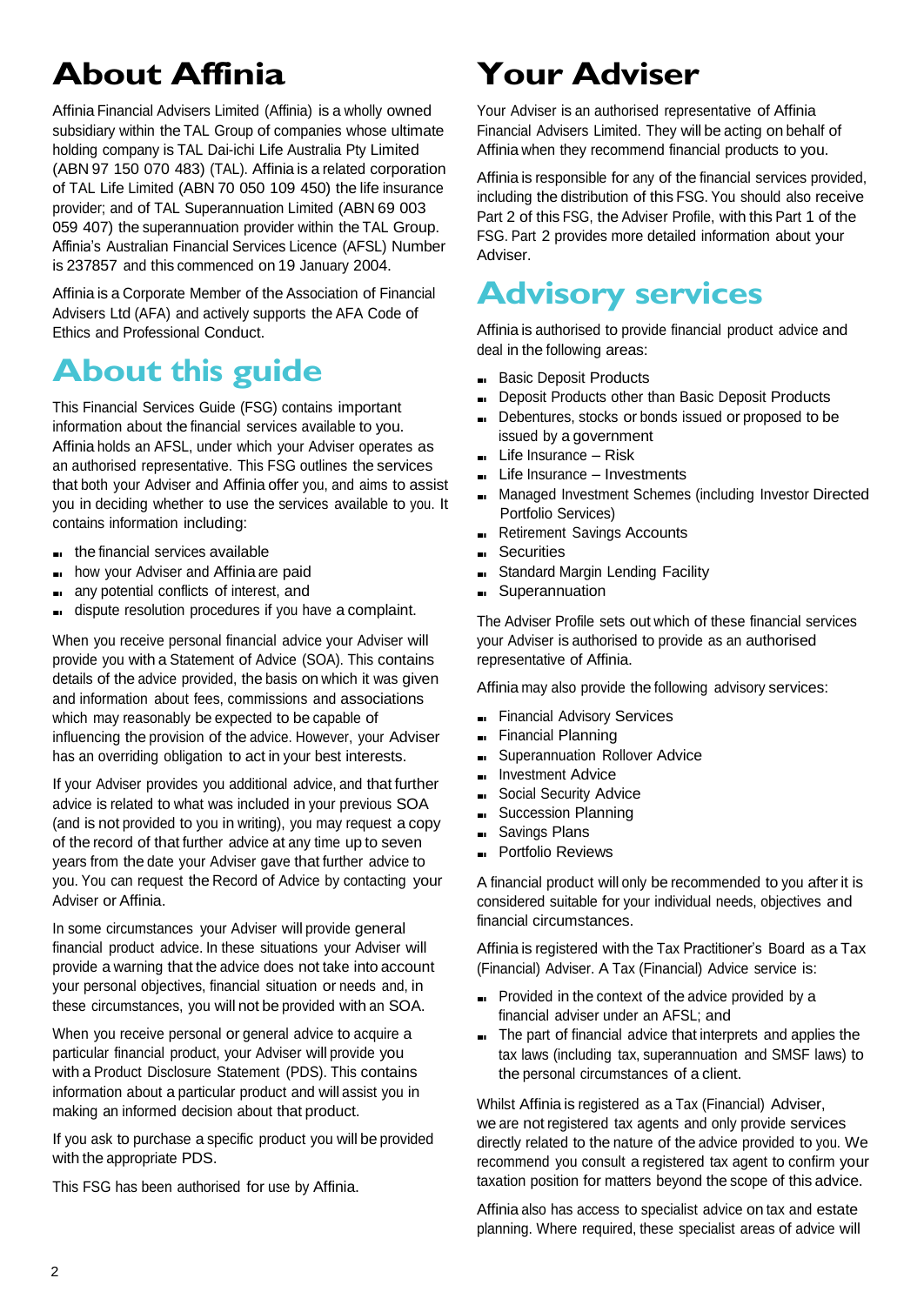be provided only by referral. Whether you use the specialist referred to you, or a professional that you currently have an involvement with, they will be responsible for the advice provided to you.

If you require advice on a wider range of products or complex issues you may be referred to another financial services provider.

## **Your Adviser's responsibilities to you**

Your Adviser will:

- ■■ where personal advice is given, act in your best interests and only provide personal advice that they reasonably consider is appropriate, having regard to your personal circumstances
- where personal advice is given, give priority to your interests if a conflict exists between your interests and the interests of your Adviser, Affinia or an associate of these
- ■■ generally only advise within Affinia's approved product list
- ■■ deal if directed but only with your approval
- ■■ take instructions from you
- ■■ subject to any registration rules which may be applicable, consider but not advise on tax issues other than as a Tax (Financial) Adviser, and
- ■■ not ask you to sign blank documents.

## **Your responsibilities to your Adviser**

It is expected that you will:

- ■■ when you are seeking personal advice, tell your Adviser about your personal objectives, current financial situation and any other relevant information so they can offer you the most appropriate advice. If you do not, the advice you receive may not be appropriate to your needs, objectives and financial situation
- ■■ where required, provide your Adviser with complete and accurate information
- ■■ update your Adviser as required with any changes in your personal situation
- ■■ not sign blank forms
- ■■ carefully consider their advice when making decisions about financial products, and
- ■■ carefully consider the implications or risk associated with any recommendations in your SOA before making a decision relating to a financial product.

## **Your information and privacy**

We collect, use, disclose, secure and manage your personal information in accordance with the Privacy Act 1988 (Cth), the 13 Australian Privacy Principles and any relevant privacy codes. Affinia is well aware of the importance of maintaining the confidentiality of the personal information you disclose to your Adviser and we take all reasonable steps to handle the information you provide in accordance with your expectations

and our obligations. Generally your personal information is collected for the purpose of providing our financial services to you such as providing you with financial advice and access to products you may require. The way in which your information is collected, used and disclosed is explained in the Affinia Privacy Policy. You can access this at [www.affinia.com.au](http://www.affinia.com.au/) or by contacting Affinia you can obtain a copy free of charge. The accuracy of the information you provide is important. If you need to update or correct any information, please let your Adviser know.

From time to time we may disclose your personal information to other individuals and organisations in connection with providing products and services to you.

Generally you are entitled to obtain access to the information which we hold about you, subject to limited exceptions and should you require access to information you can either contact your Adviser or Affinia directly.

If you have any questions regarding the privacy of your personal information or questions about our information handling practices you can contact us to discuss. However, should you want to know more about privacy rights and other privacy issues, there are a number of useful resources available at the website of the Office of the Australian Information Commissioner at [www.oaic.gov.au](http://www.oaic.gov.au/) .

## **Fees and commissions**

There are various ways payment is received and distributed by your Adviser and their associates for the services provided. You may be charged a set fee, an hourly rate or your Adviser and their associates may receive commissions directly from the financial product issuer whose products are recommended to you.

Part 2 of this FSG, the Adviser Profile, contains further information detailing fees and commissions as well as other benefits your Adviser and their associates may receive for the services they provide.

Affinia or its Advisers may be entitled to receive partnership payments from product issuers, including TAL. This may be by way of additional commission (including amounts additional to the rates of commission disclosed in Part 2 of this FSG), a rebate of some or all of the fees that your Adviser pays to Affinia, or other payments and may depend on the volume of business Affinia and its Advisers collectively or individually place with a product issuer.

Affinia may have these types of arrangements in place with any product issuers on its approved product list (APL). A copy of Affinia's APL is available on request from your Adviser or Affinia.

Your SOA outlines the specific amount of any initial and ongoing commissions, fees, charges and other benefits that are paid to any person as a result of the financial products or services you obtain. It will also explain how the commissions, fees, charges and other benefits are calculated.

If your Adviser only provides general advice, you can request further details about how remuneration is calculated, provided you do so within a reasonable time after receiving this FSG and before you receive a financial service.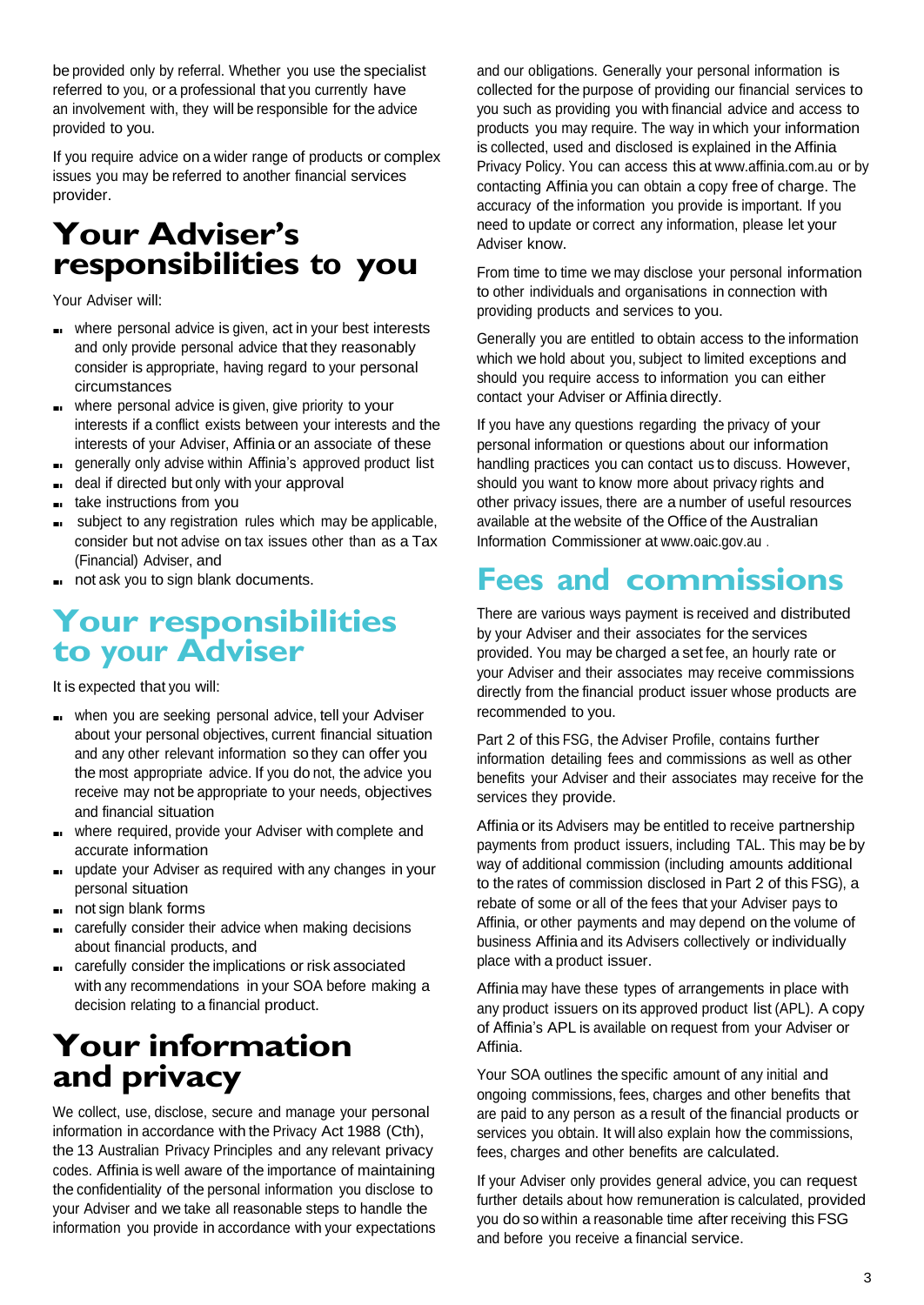If your Adviser recommends a financial product, the issuer of that product will receive a benefit which may be in the form of a premium, entry fee or management fee. This is fully explained in the relevant PDS.

If you enter into an ongoing fee arrangement with your Adviser you will be sent a Fee Disclosure Statement (FDS) annually. The FDS notes the services you were entitled to receive, the services you actually received and the fees you paid for those services in the previous 12 months.

An ongoing fee arrangement is an arrangement under which you are charged an ongoing fee during a period of more than 12 months for personal advice (but does not include commissions paid to Advisers). Where you enter into an ongoing fee arrangement after 1st July, 2013 your adviser is required to send a renewal notice to you every two years. Your ongoing fee arrangement will only be able to continue if you respond to this notice.

If personal advice is provided, when you are happy with the recommendations and information in your SOA, you need to authorise your Adviser to implement the recommendations by signing it.

## **Referrals**

If you are referred to your Adviser or Affinia by someone else, and they are paid a fee or commission for that referral, your SOA will show the amount of that fee or commission, or you can request this information from your Adviser.

## **Anti-Money Laundering and Counter-Terrorism Financing Act 2006**

Affinia has a number of obligations under the Anti – Money Laundering and Counter Terrorism Financing Act 2006 (Cth), "AML / CTF obligations".

These AML / CTF obligations may require us to carry out procedures to identify you and to verify the identification information you provide. In some circumstances AML / CTF obligations require us to report certain information about our clients to relevant authorities, including the Australian Transaction Reports and Analysis Centre (AUSTRAC). Where legally permitted or obligated to do so, we may disclose that information to regulatory or law enforcement agencies, to our related bodies or to other third parties.

The AUSTRAC website at [www.austrac.gov.au](http://www.austrac.gov.au/) provides information relating to the AML / CTF obligations.

## **Professional indemnity**

As a subsidiary of TAL, Affinia, its employees and its representatives are indemnified under Professional Indemnity Insurance secured by TAL. That insurance covers work done for Affinia, by its representatives and employees. These arrangements satisfy the compensation requirements for an AFS licensee under section 912B of the Corporations Act.

### **If you have any concerns or complaints**

At Affinia we strive to ensure that you are satisfied with the services we provide. However, we acknowledge that there may be instances, from time to time, where individuals may have some concerns, or be dissatisfied, with the services we deliver. If this is the case, certain avenues exist through which you may seek a resolution.

It is Affinia's experience that many concerns or complaints arise from miscommunication and can usually be resolved through consultation with your Adviser. Affinia therefore encourages you in the first instance to contact your Adviser to discuss the issue. Your Adviser's contact details may be located in Part 2 of this FSG, within the Adviser Profile.

If the matter is not satisfactorily resolved by contacting your Adviser, or if you would prefer to contact Affinia directly to discuss the issue, we have an internal complaints process through which we may review, and seek to address, your concerns. In these circumstances your complaint will be escalated to our National Manager, Advice and Research, and where appropriate, forwarded to our Professional Standards team for consideration. Affinia will aim to resolve your complaint quickly and fairly and will communicate our proposed solutions to the issue with you, in writing, within 45 days of receipt of your complaint at the address detailed below (or 90 days in cases where we have notified you that we require 90 days to resolve your complaint and you have agreed).

National Manager – Advice & Research

Affinia Financial Advisers Limited GPO Box 5380 Sydney NSW 2001 t 1300 AFFINIA (1300 233 4642) e [hello@affinia.com.au](mailto:hello@affinia.com.au)

If you remain dissatisfied with the outcome provided by our internal complaints process, you are entitled to refer your complaint to the Financial Ombudsman Service (FOS). FOS is an external, independent body offering free and accessible dispute resolution services to individuals who have been unable to satisfactorily resolve their complaint. Affinia is bound by the determinations made by FOS.

The FOS contact details are set out below:

Financial Ombudsman Service

GPO Box 3, Melbourne VIC 3001 t 1800 367287 f 03 9613 6399 e [info@fos.org.au](mailto:info@fos.org.au)  w [www.fos.org.au](http://www.fos.org.au/)

## **Further enquiries**

If you have any further questions about the financial services outlined in this FSG, please contact your Adviser in the first instance. Alternatively, you can contact Affinia on 1300 AFFINIA (1300 233 4642).

Please retain this document for your reference and any future dealings with your Adviser or Affinia.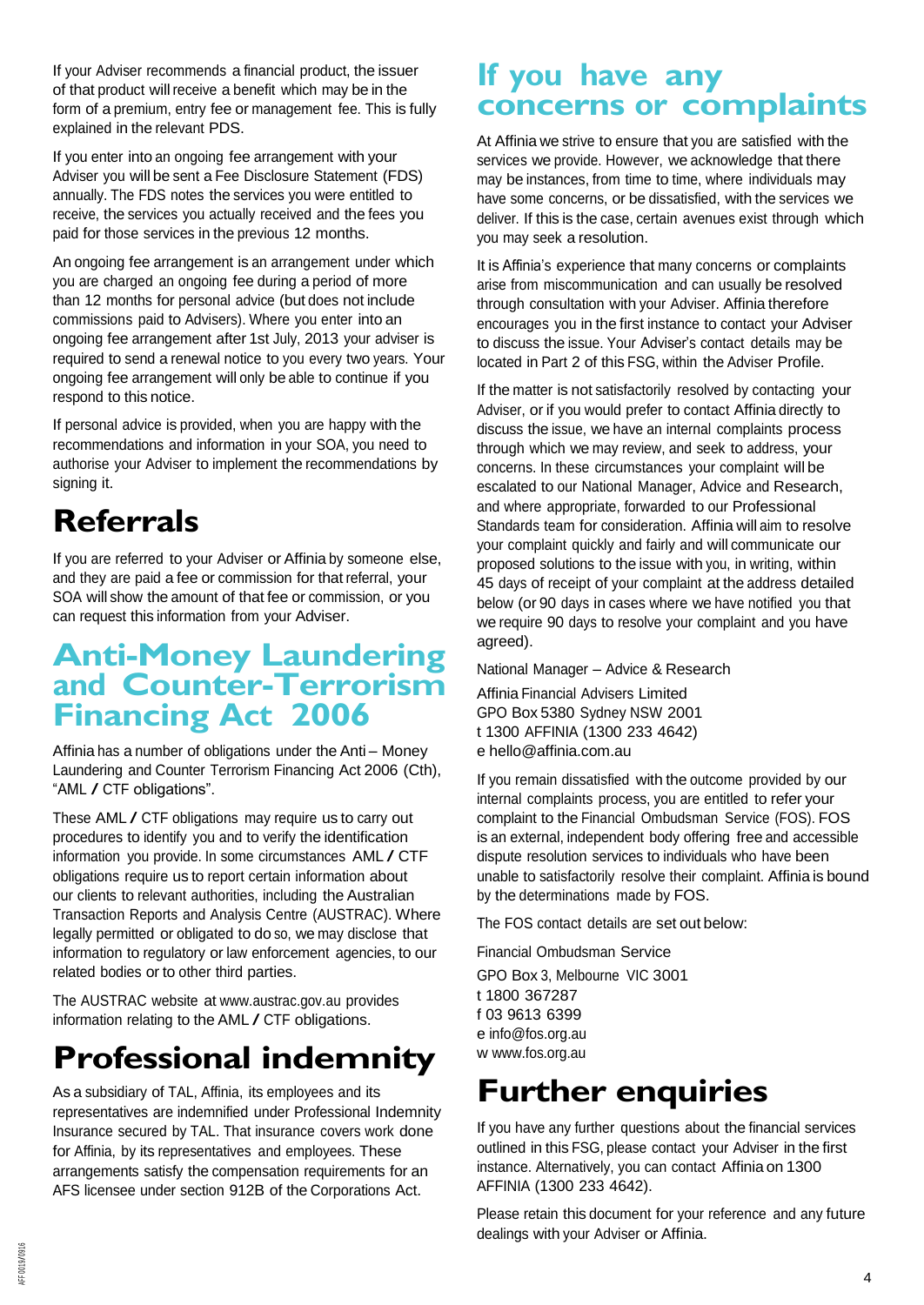# Financial Services Guide



Backed by **TAL** 

## Part 2 – Adviser Profile

#### **Prepared on 13 March 2017**

This Adviser Profile is Part 2 of the Financial Services Guide (FSG) and should be provided to you with FSG Part 1. These two documents (Part 1 and 2) complete the FSG.

This Adviser Profile sets out my contact details, professional details, the services and products I provide and how I am paid. Most importantly it's a snapshot of who I am and how you can contact me.

#### **My details**

| <b>Name</b>            | Sacha Burchgart                                  |
|------------------------|--------------------------------------------------|
| <b>Business Name</b>   | Burcheart Pty Ltd ATF The Burchgart Family Trust |
| <b>Address</b>         | Unit 1, 30 Maddox Street, Alexandria NSW 2015    |
| <b>Postal address</b>  | PO Box 281, Erskineville NSW 2043                |
| <b>Telephone</b>       | 02 8279 9998                                     |
| <b>Mobile</b>          | 0411 828 838                                     |
| <b>Email</b>           | hello@burcheart.com.au                           |
| <b>Company website</b> | www.burcheart.com.au                             |

Burcheart Pty Ltd ATF The Burchgart Family Trust (Rep No. 408640) has been appointed as a corporate authorised representative of Affinia Financial Advisers Limited (Affinia) AFSL No. 237857. The contact details of Burcheart Pty Ltd ATF The Burchgart Family Trust are the same as above. I have also been appointed as an authorised representative of Affinia to provide financial services on its behalf.

#### **Authorised Representative Number: 450128**

#### **Qualifications**

- Diploma of Financial Services (Financial Planning)
- Statement of Attainment Self Managed Superannuation Funds

#### **Experience**

 I have been providing financial advice services since 2011.

#### **How to provide me your instructions**

You may specify how you would like to give me instructions on buying or selling the financial products listed under "My services" by telephone or email. Please refer to my contact details above.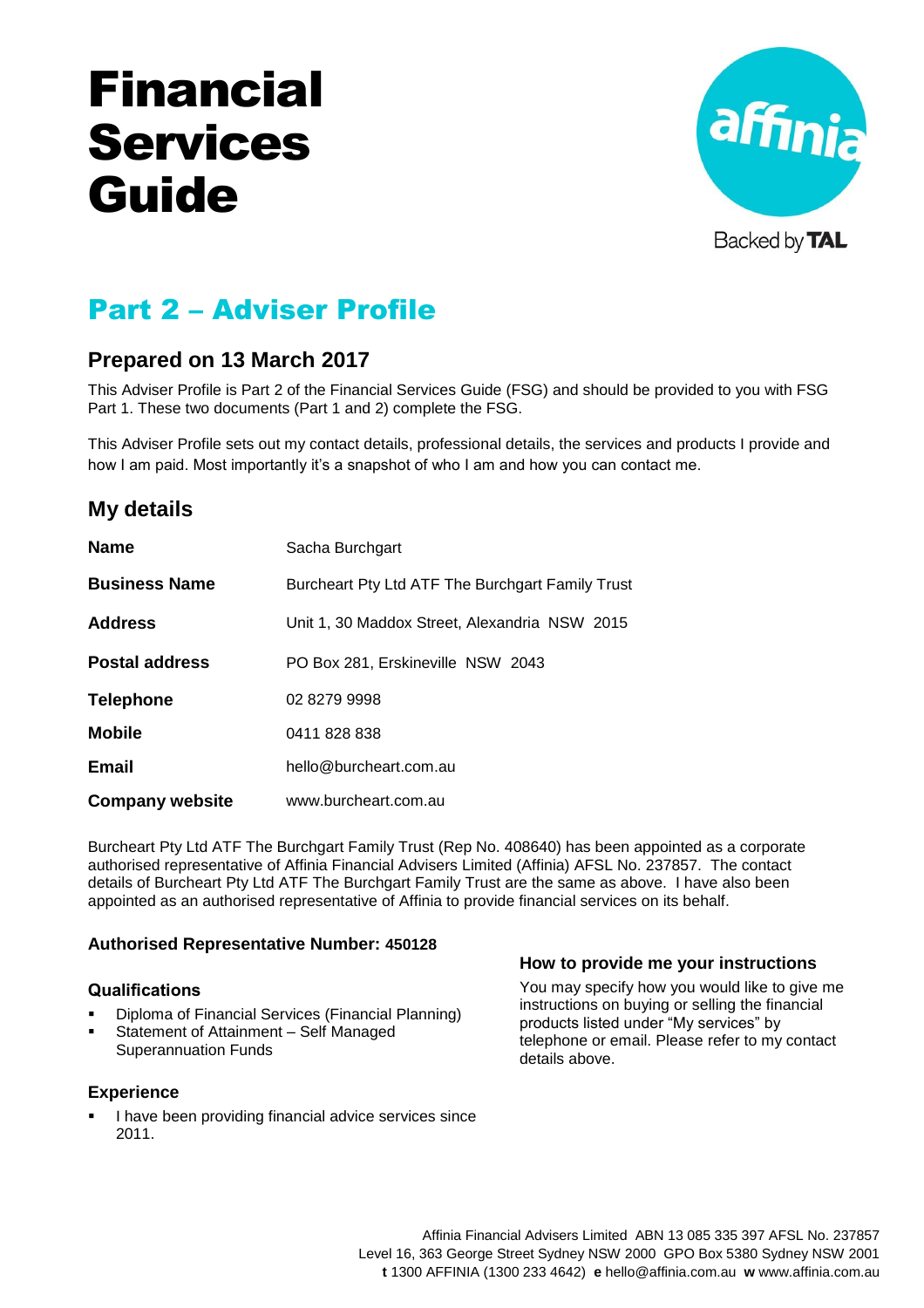#### **My services**

I am authorised to provide the following services:

- Financial Advisory / Planning
- Life Insurance Advice
- Superannuation Advice
- Investment Advice
- Retirement Planning Advice

I am authorised to provide financial product advice and deal in the following product types:

- Basic and non basic deposit products
- **Debentures, stocks or bonds issued or** proposed to be issued by a government
- Life Insurance Risk
- Life Insurance Investment
- Managed Investments
- Superannuation including SMSF
- Retirement Savings Accounts
- Investor Directed Portfolio Services (IDPS)

#### **Fees and commissions paid to Affinia**

#### **Initial commissions paid to Affinia**

Affinia may receive initial commission from the product providers if you decide to purchase a product. The amount of initial commission is calculated as a percentage of the funds you invest and/or the premium paid by you. The commission is deducted from the amount invested or paid by the Insurer when you purchase the insurance.

Initial commissions, where permitted by law, are calculated as follows:

- Life Insurance Investments, Superannuation, IDPS products: between 0% - 5% (GST inclusive) of your investment amount; or
- Life Insurance risk products: between 0% 130% (GST inclusive) of the premium that you pay.

#### **Ongoing commissions paid to Affinia**

Ongoing commissions may be deducted regularly from your investment for the length of time that you hold the product. They are usually paid to Affinia by the product provider out of the revenue the product provider earns. In some cases, they may be deducted from your investment.

Ongoing commissions, where permitted by law, are calculated as follows:

 Life Insurance Investments, Superannuation, IDPS products: between 0% - 3% (GST inclusive) of your investment amount; or

**EXECUTE:** Life Insurance risk products: between 0% and 33% (GST inclusive) of the renewal premium.

For example, if an insurance product is recommended and you pay a premium of \$500, then the total "upfront" commission paid by the product issuer to Affinia will be between \$0 and \$650. Thereafter, the "ongoing" commission paid to Affinia will be between \$0 and \$165 (assuming there is no change to the premium you pay in subsequent years).

#### **Fees and Charges**

Fees may be charged for the services I provide. These fees will be agreed upon and confirmed to you prior to any service provided.

Current fees and charges (GST inclusive) are:

#### *Strategic Advice Preparation Fees*

Calculated using an hourly rate of \$330 to a maximum of \$5,500.

*Strategic Advice Implementation Fees* Range between \$0 and \$1,200

#### *Investment Portfolio Implementation Fees*

Calculated as 0.99% of your total portfolio. For an investment of \$100,000 the fee incurred would be \$990.

#### *Ongoing Advice Fees*

Fees for your ongoing service can be calculated as 0.99% of your total portfolio. For an investment of \$100,000 the fee incurred would be \$990 per annum.

Alternatively, you may choose one of our Ongoing Service Options

*Wealth Essentials* - \$165 pm (\$1,980 pa) *Wealth Plan* - \$330 pm (\$3,960 pa) *Wealth Plus* - \$550 pm (\$6,600 pa)

The exact amounts of fees and charges and initial and ongoing commissions for the products you have purchased will be detailed in your Statement of Advice.

#### **How my associates and I are remunerated**

When Affinia receives either a fee or an initial or ongoing commission as a result of a recommendation, is paid 100% of the commission and fees paid to Affinia.

I am a director, employee and shareholder of Burcheart Pty Ltd. Burcheart Pty Ltd pays me 100% of the commissions and fees received.